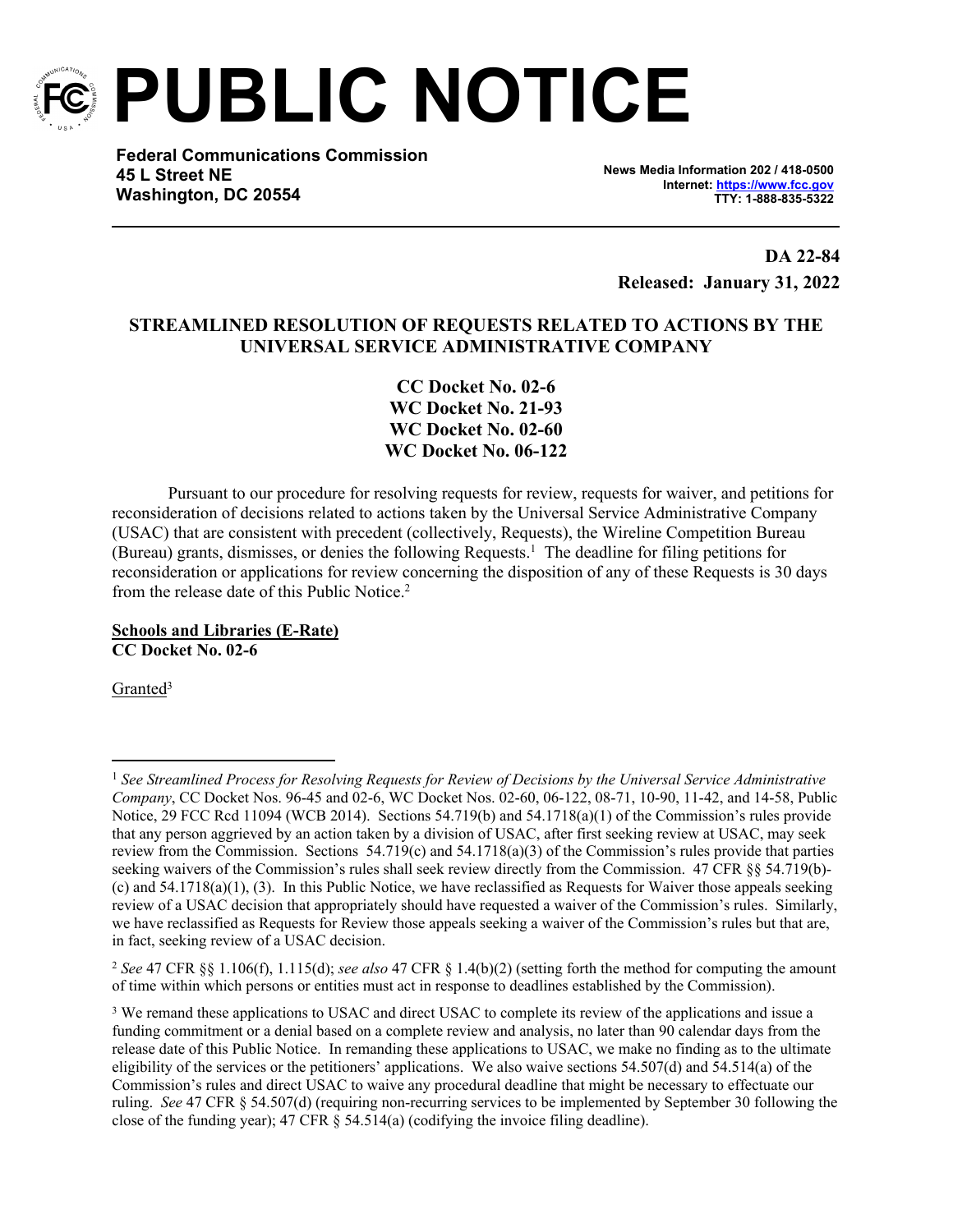## *Discount Rate Calculation*<sup>4</sup>

Bledsoe County School District, TN, Application Nos. 211031941, 211012194, Request for Review, CC Docket No. 02-6 (filed July 13, 2021)

## *Ministerial and/or Clerical Errors*<sup>5</sup>

Chatham County Schools, NC, Application No. 211010456, Request for Waiver, CC Docket No. 02-6 (filed Sept. 16, 2021)

Hampton Public Library, VA Application No. 211014688, Request for Waiver, CC Docket No. 02-6 (filed Dec. 28, 2021, supplemented Jan. 7, 2022)

New Castle Area School District, PA, Application No. 211033157, Request for Waiver, CC Docket No. 02-6 (filed Dec. 13, 2021)

St. Jean Baptiste High School, NY, Application No. 211028154, Request for Waiver, CC Docket No. 02-6 (filed Oct. 4, 2021)

## *Service Implementation Delay*<sup>6</sup>

Highline School District 401, WA, Application No. 201034849, Request for Waiver, CC Docket No. 02-6 (filed Dec. 27, 2021)

 *Waiver of Contract Requirement – Signed Contract Contingent on Board Approval*<sup>7</sup>

Ridgefield Academy, CT, Application No. 181028271, Request for Waiver, CC Docket No. 02-6 (filed Sept. 23, 2021)

<sup>4</sup> *See, e.g.*, *Requests for Review of the Decision of the Universal Service Administrator by Academia Claret et al.; Schools and Libraries Universal Service Support Mechanism*, CC Docket No. 02-6, Order, 21 FCC Rcd 10703, 10708, para. 12 (WCB 2006) (granting a discount rate calculation appeal when there was no explanation in the record for why USAC did not update the discount calculation rate when requested during review).

<sup>5</sup> *See*, *e.g*., *Requests for Review of Decisions of the Universal Service Administrator by Archer Public Library et al.; Schools and Libraries Universal Service Support Mechanism*, CC Docket No. 02-6, Order, 23 FCC Rcd 15518, 15521, n.19 (WCB 2008) (permitting applicant to correct the discount calculation rate and student count indicated on its FCC Form 471 and allowing applicant to also correct a pre-discount price to conform to the price on the source document on its FCC Form 471).

<sup>6</sup> *See, e.g.*, *Request for Review/Waiver of the Decision of the Universal Service Administrator by Accelerated Charter et al.; Schools and Libraries Universal Service Support Mechanism*, CC Docket No. 02-6, Order, 29 FCC Rcd 13652, 13653, para. 3 (WCB 2014) (denying late-filed request for a service implementation deadline extension where the applicants failed to demonstrate they were unable to complete implementation on time for reasons beyond the service providers' control and failed to make significant efforts to secure the necessary extension request in a timely manner).

<sup>7</sup> *See, e.g.*, *Requests for Waiver of the Decision of the Universal Service Administrator by Adams County School District 14 et al.; Schools and Libraries Universal Service Support Mechanism*, CC Docket No. 02-6, Order, 22 FCC Rcd 6019, 6023, para. 9 (2007) (granting a waiver of the Commission's rules for applicants that needed their commitments to selected service providers approved by their governing boards before they could legally enter into the agreed-upon contract).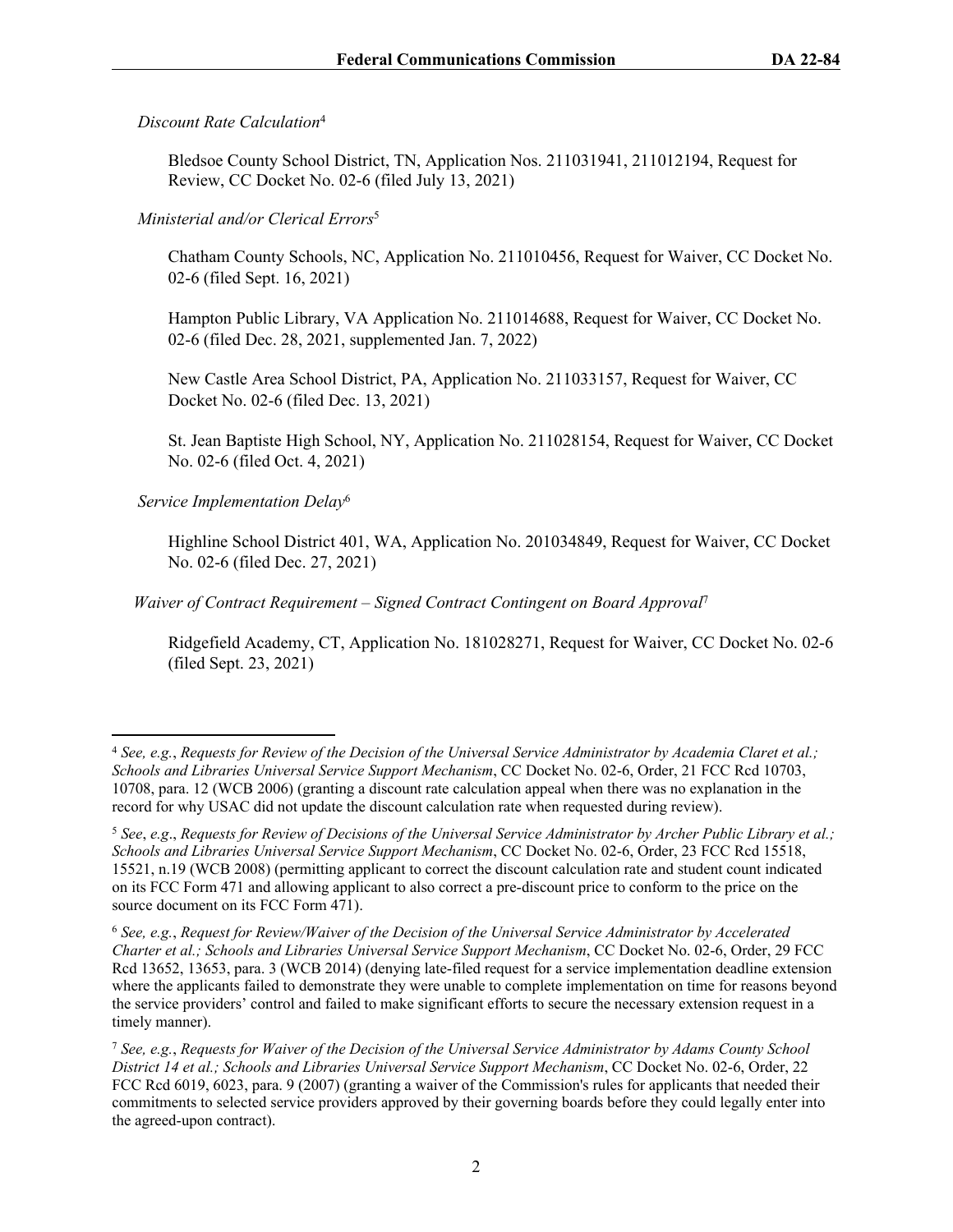#### Denied

 *Improper Consultant and Service Provider Involvement*<sup>8</sup>

The Evangelical School For The Deaf, PR, Application Nos. 942469, 942437, 942404, Request for Review, CC Docket 02-6 (filed Sept. 24, 2014, duplicate Sept. 30, 2014)

### *Invoice Deadline Extension*<sup>9</sup>

Discount Cellular Plus, Inc., NY, (Bais Chaya Esther, Application No. 865823; Bais Chimuch L'bonois, Application No. 850614; Bais Chinuch Hayoshen, Application No. 848263; Bais Sara School□Dba Cong. Machne Haim, Application No. 867948; Bais Trany of Monsey, Application No. 837789; Benos Square of Williamsburg, Application No. 833100; Bnos Chayil, Application No. 842296; Cheder Chabad, Application No. 844175; Cheder Lubavitch, Application No. 842905; Chinuch L'banos, Application No. 840208; Congregation Darkei Avos Sanz Inc, Application No. 870895; Congregation Machne Shalva, Application No. 855080; Congregation Shar Yisoschor, Application No. 841126; Darkei Chaim, Application No. 835406; Hamesivta, Application No. 825772; Hychel Hatorah of Williamsburg, Application No. 838535; Ichud Hatalmidim, Application No. 844292; Learning Institute of Union City Inc., Application No. 833929; Meor Yitzchok Inc., Application No. 855086; Meorot Beite Yahkov, Application No. 856719; Ohel Rafuel Kasho, Application No. 837734; Ohelelozer, Application No. 831883; Talmud Torah Ohr Moshe, Application No. 840446; Talmud Torah Tashbar, Application No. 862147; Talmud Torah Tzemach Tzadik, Application No. 865824; Talmud Torah Zecher

In addition to seeking a waiver of the invoice filing deadline rule, Discount Cellular Plus, Inc. is also requesting review of USAC's decision to deny several invoices in remittance statements dated January 21, 2016. Because Discount Cellular Plus, Inc. did not file an appeal with USAC contesting these invoice denials until March 21, 2016, we deny this request as being untimely filed. *See, e.g., Requests for Review of Decisions of the Universal Service Administrator by Agra Public Schools I-134 et al.; Schools and Libraries Universal Service Support Mechanism*, CC Docket No. 02-6, Order, 25 FCC Rcd 5684 (WCB 2010); *Requests for Waiver or Review of Decisions of the Universal Service Administrator by Bound Brook School District et al.; Schools and Libraries Universal Service Support Mechanism*, CC Docket No. 02-6, Order, 29 FCC Rcd 5823 (WCB 2014) (denying requests for review and/or waiver on the grounds that the petitioners failed to (1) submit their appeals to USAC or to the Commission within 60 days; or failed to submit their waiver requests to the Commission within 60 days as required by the Commission's rules; and (2) did not show special circumstances necessary for the Commission to waive the appeal or waiver 60 day filing deadline).

<sup>8</sup>Pursuant to section 54.503(a) all entities participating in the schools and libraries universal service program must conduct a fair and open competitive bidding process. The Commission has found that service providers must not be involved in the procurement process and/or have a financial relationship when the service provider is also participating in the competitive bidding process as a bidder*. See Request for Review of Decisions of the Universal Service Administrator by Akisha Networks Inc.,* Order, CC Docket No. 02-6, 27 FCC Rcd 8294, 8295-8296, para. 2 (WCB 2012) (denying an E-Rate funding after finding "[a] consultant, acting on behalf of the applicant, exerts great influence … and thus, should not have a financial relationship with a service provider which it selects (or recommends) on behalf of the applicant").

<sup>9</sup> *See, e.g.*, *Requests for Waiver of Decisions of the Universal Service Administrator by Ada School District et al.; Schools and Libraries Universal Service Support Mechanism*, CC Docket No. 02-6, Order, 31 FCC Rcd 3834, 3836, para. 8 (WCB 2016) (denying requests for waiver of the Commission's invoice filing deadline rule for petitioners that failed to demonstrate extraordinary circumstances justifying a waiver); *see also Modernizing the E-rate Program for Schools and Libraries*, WC Docket No. 13-184, Order and Further Notice of Proposed Rulemaking, 29 FCC Rcd 8870, 8966, para. 240 (2014) (establishing that it is generally not in the public interest to waive the Commission's invoicing filing deadline rule absent extraordinary circumstances); 47 CFR § 54.514.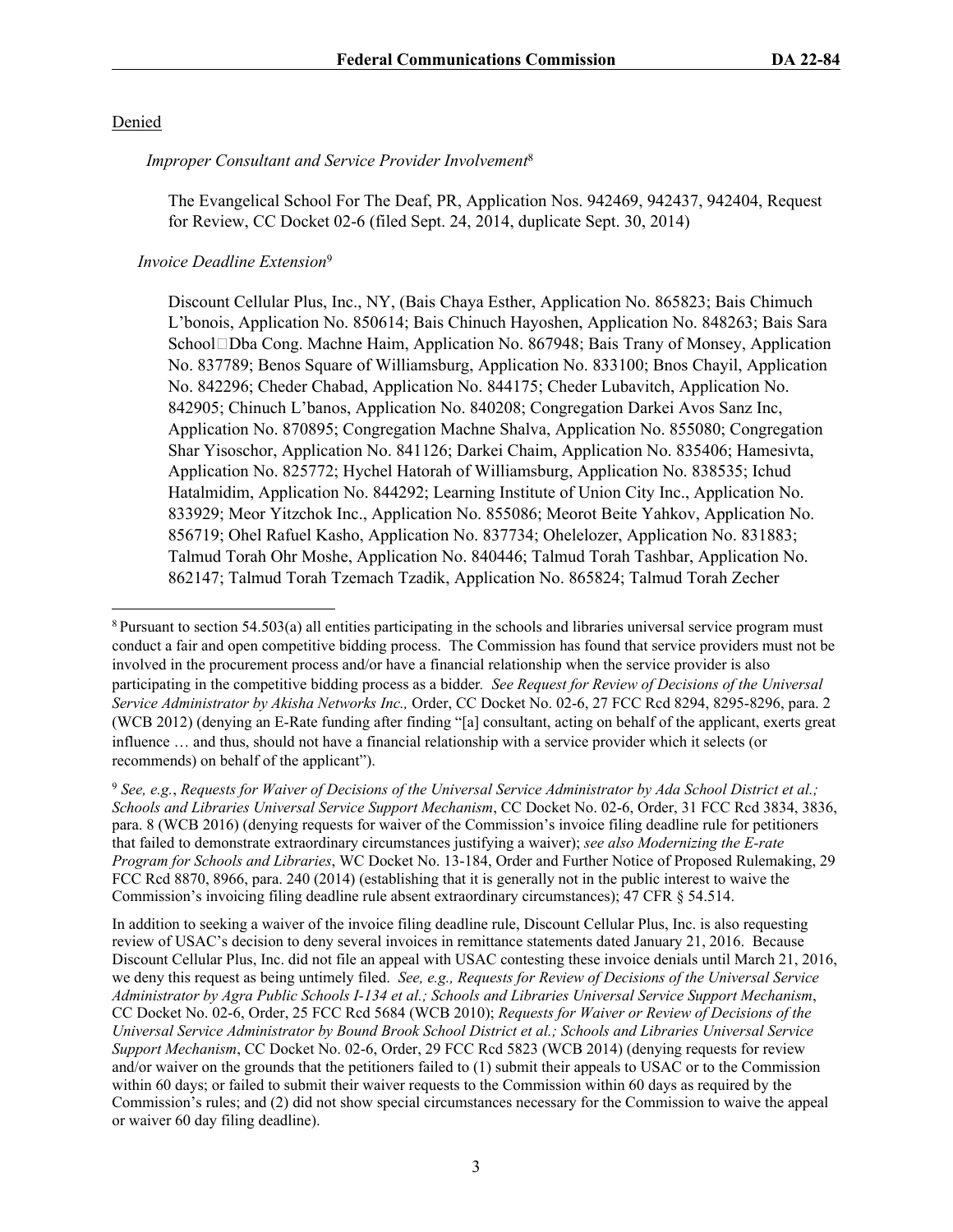Yochanan, Application No. 855020; Tiferes Bnos□ Pre, Application No. 833501; United Talmudical Academy of Burough Park, Application No. 837920; Viznitzer Chaider Tiferes Yisroel, Application No. 830417; Yeshiva Avir Yakov, Application No. 838343; Yeshiva Karlin Stolin School, Application No. 869907; Yeshiva Mesivta Wiznitz of USA, Application No. 843386; Yeshiva Shaarei Yosher School, Application No. 836113), Request for Waiver, CC Docket No. 02-6 (filed July 1, 2016)

### *Late-Filed FCC Form 471 Applications*<sup>10</sup>

All Hallows Institute School, NY, Application No. 211041145, Request for Waiver, CC Docket No. 02-6 (filed Sept. 27, 2021)

Ashtabula County District Library, OH, Application No. 211041712, Request for Waiver, CC Docket No. 02-6 (filed Oct. 19, 2021)

Condra School, TX, No Application Filed, Request for Waiver, CC Docket No. 02-6 (filed Apr. 30, 2021)

Empower Charter School, CA, No Application Filed, Request for Waiver, CC Docket No. 02-6 (filed Oct. 4,  $2021$ )<sup>11</sup>

Ladd Public Library, IL, Application No. 211041088, Request for Waiver, CC Docket No. 02-6 (filed Sept. 17, 2021)

Lindsay Independent School District, TX, Application No. 211041713, Request for Waiver, CC Docket No. 02-6 (filed Oct. 19, 2021)

Madison Creative Arts Academy, FL, Application No. 211041542, Request for Waiver, CC Docket No. 02-6 (filed Sept. 22, 2021)

Middleboro School District, MA, Application No. 211041486, Request for Waiver, CC Docket No. 02-6 (Aug. 24, 2021, supplemented Aug. 31, 2021)

Okaloosa Academy, FL, No Application Filed, Request for Waiver, CC Docket No. 02-6 (filed May 12, 2021)

Rome City Schools, GA, Application No. 211041263, Request for Waiver, CC Docket No. 02-6 (filed July 26, 2021)

<sup>10</sup> *See, e.g.*, *Requests for Waiver and Review of Decisions of the Universal Service Administrator by Academy of Math and Science et al.*; *Schools and Libraries Universal Service Support Mechanism*, CC Docket No. 02-6, Order, 25 FCC Rcd 9256, 9261-62, para. 13 (2010) (denying requests for waiver of the FCC Form 471 application filing deadline where petitioners failed to present special circumstances justifying waiver of the Commission rule).

<sup>&</sup>lt;sup>11</sup> Here, the petitioner requested a waiver of the funding year 2021 FCC Form 470 filing deadline to allow them to conduct a competitive bidding process and then file an FCC Form 471 application for funding year 2021. We find, however, that the resulting FCC Form 471 would be submitted very late after the FY 2021 application window had closed. In addition, because Empower Charter School failed to present special circumstances justifying waiver of the Commission rules, a waiver could not be granted to waive the FY 2021 application filing window deadline to allow the late-filed form to be accepted. We therefore deny the request for waiver to be allowed to file a late submitted FY 2021 FCC Form 470.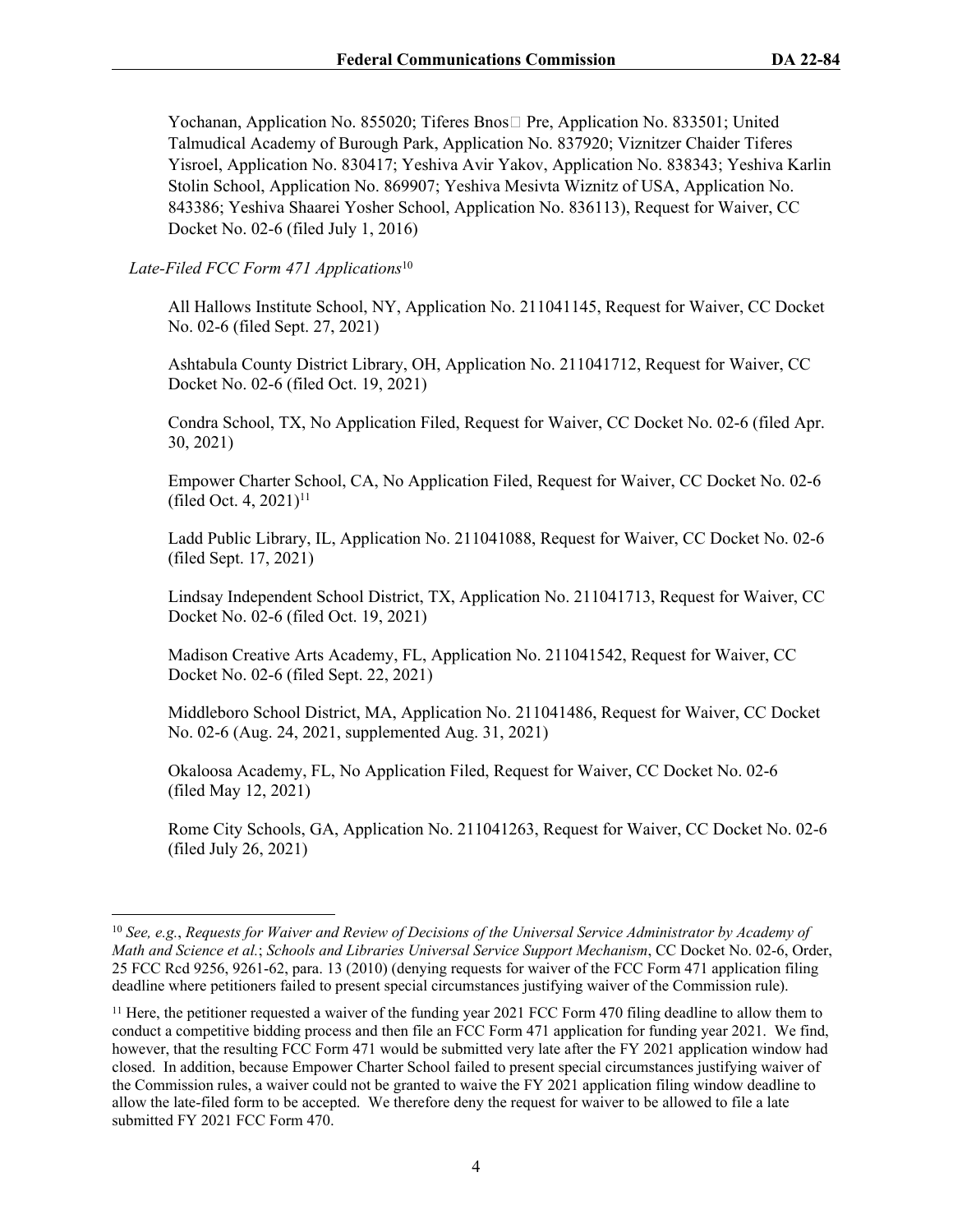Stoughton Area School, WI, Application No. 211041041, Request for Waiver, CC Docket No. 02-6 (filed Sept. 10, 2021)

Target Range School District 23, MT, Application No. 211041725, Request for Waiver, CC Docket No. 02-6 (filed Oct. 26, 2021)

Unified School District 247 Southeast, KS, Application No. 211040918, Request for Waiver, CC Docket No. 02-6 (filed Sept. 16, 2021)

Utopia Independent School District, TX, No Application Filed, Request for Waiver, CC Docket No. 02-6 (filed June 21, 2021)

Varnum Public Schools, OK, Application No. 211041551, Request for Waiver, CC Docket No. 02-6 (filed Sept. 21, 2021)

Walton Academy, FL, No Application Filed, Request for Waiver, CC Docket No. 02-6 (filed May 12, 2021)

White House Public Library, TN, Application No. 211041511, Request for Waiver, CC Docket No. 02-6 (filed Sept. 20, 2021)

 *Late-Filed FCC Form 486*<sup>12</sup> 

Cibecue Community School, AZ, Application No. 171006757, Request for Waiver, CC Docket No. 02-6 (filed Sept. 14, 2018)

Eastern Plains Instructional Television Consortium, NM, Application No. 171018814, Request for Waiver, CC Docket No. 02-6 (filed June 26, 2018, supplemented Oct. 30, 2020, supplemented May 6, 2021)

Highland Community School District 5, IL, Application No. 161032212, Request for Waiver, CC Docket No. 02-6 (filed July 27, 2018)

Plateau Telecom Inc. (Eastern Plains Instructional Television Consortium), NM, Application No. 171018814, Request for Waiver, CC Docket No. 02-6 (filed May 6, 2021)

### **Emergency Connectivity Fund WC Docket No. 21-93**

Dismissed as Moot<sup>13</sup>

<sup>12</sup> *See, e.g.*, *Requests for Waiver of Decisions of the Universal Service Administrator by Archdiocese of New Orleans et al.; Schools and Libraries Universal Service Support Mechanism*, CC Docket No. 02-6, Order, 31 FCC Rcd 11747, 11750, para. 10 (WCB 2016) (granting relief only for late-filed FCC Forms 486 that were filed no later than 120 days after the last day to receive service for the funding request at issue and where the applicants have demonstrated good cause for the late filing).

<sup>13</sup> *See, e.g.*, *Streamlined Process for Resolving Requests for Review of Decisions by the Universal Service Administrative Company*, CC Docket Nos. 02-6, WC Docket Nos. 06-122, 21-93, Public Notice, DA 21-1331, at 6-9 (WCB rel. Oct. 29, 2021); *Request for Waiver by Catholic Memorial School; Schools and Libraries Universal Service Support Mechanism*, CC Docket No. 02-6, Order, 19 FCC Rcd 7075 (WCB 2004) (dismissing a request for waiver as moot because USAC received and accepted the required form). We note LaPoynor Independent School (continued….)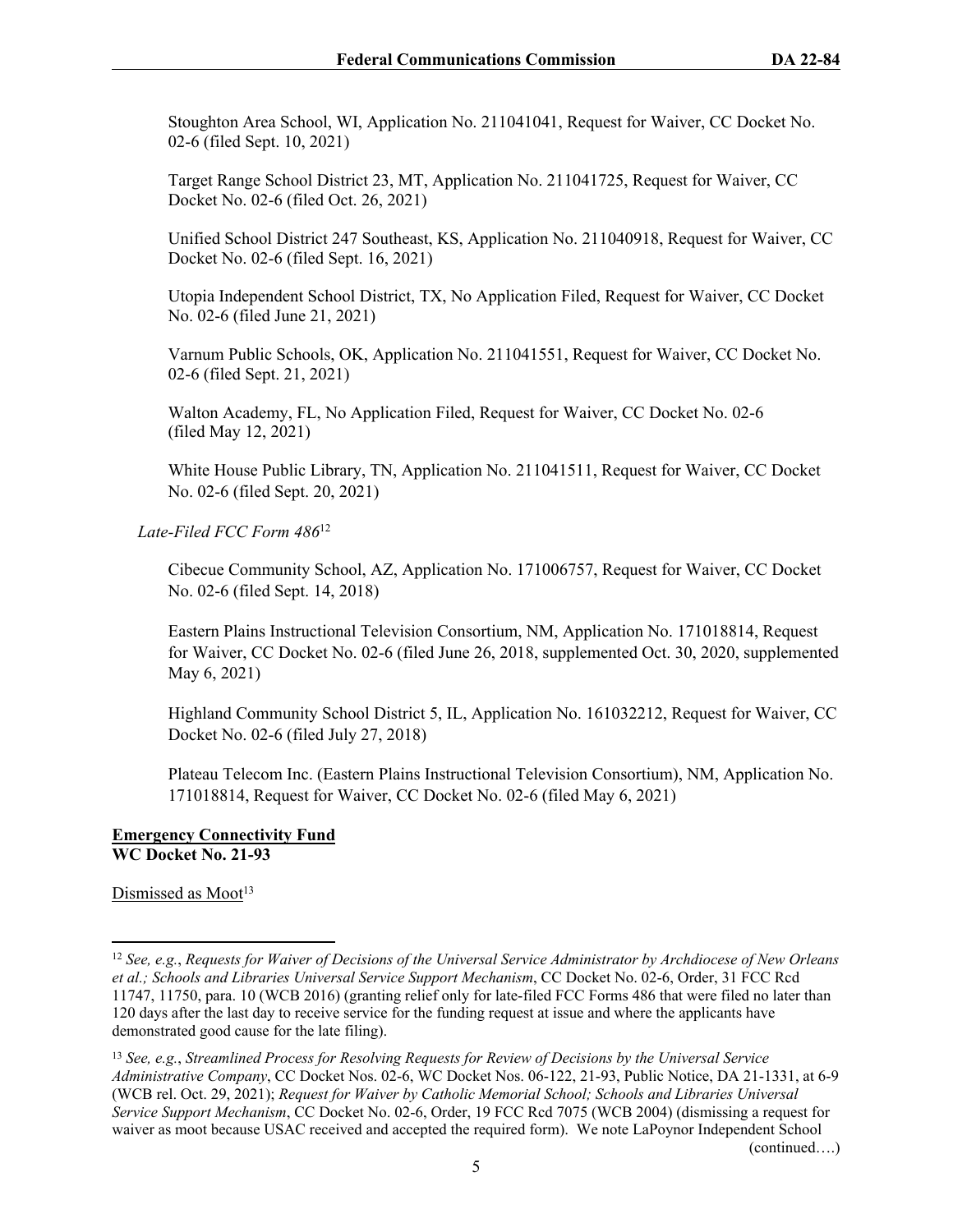LaPoynor Independent School District, TX, Application No. ECF222116759, Request for Waiver, WC Docket No. 21-93 (filed Aug. 17, 2021)

#### **Rural Health Care Program WC Docket No. 02-60**

#### Granted

*Waiver of the Invoice Filing Deadline—Sua Sponte Waiver*<sup>14</sup>

Catholic Health Initiatives, CO, WC Docket No. 02-60, Funding Request No. 19894501

New England Telehealth Consortium, ME, WC Docket No. 02-60, Funding Request No. 18208021

New England Telehealth Consortium, ME, WC Docket No. 02-60, Funding Request No. 18208031

New England Telehealth Consortium, ME, WC Docket No. 02-60, Funding Request No. 19207801

New England Telehealth Consortium, ME, WC Docket No. 02-60, Funding Request No. 19203201

New England Telehealth Consortium, ME, WC Docket No. 02-60, Funding Request No. 19208061

Rural Wisconsin Health Cooperative, WI, Docket No. 02-60, Funding Request No. 19572211

South Central Kansas Regional Medical Center, KS, WC Docket No. 02-60, Funding Request No. 19206201

### **Contribution Methodology WC Docket No. 06-122**

Dismiss as Moot

 *Request for Waiver of the 499-Q Revision Deadline*<sup>15</sup>

SCI Networks, Request for Waiver, WC Docket No. 06-122 (filed Dec. 23, 2021)

(Continued from previous page)

District filed an application during the second Emergency Connectivity Fund Program application filing window, and therefore, we find that their request for waiver of the first application filing window deadline to be moot as the applicant was able to apply for funding during the second filing window.

<sup>14</sup>*See Rural Health Care Support Mechanism*, WC Docket No. 02-60, Order, 35 FCC Rcd 1986, 1994 (WCB 2020) (*Funding Year 2018 Invoice Waiver Order*); *Rural Health Care Support Mechanism*, WC Docket No. 02-60, Order, 32 FCC Rcd 5065, 5065-66, paras. 2, 4 (WCB 2017) (*Funding Year 2016 Invoice Waiver Order*) (granting a waiver sua sponte of the invoice filing deadline when the deadline had already passed at the time that health care providers received USAC's decision, which made compliance with program rules impossible). We waive the petitioners' invoice filing deadlines and allow 180 days from the later of the release date of this Public Notice or the issuance date of a funding commitment letter (FCL) to file the invoices with USAC.

<sup>15</sup> *Universal Service Contribution Methodology, Requests for Waiver of Decisions of the Universal Service Administrator by Ambess Enterprises, Inc., et al*., Order, WC Docket No. 06-122, 25 FCC Rcd 3722 (WCB 2010) (dismissing several petitions for waiver because subsequent USAC action provided the relief sought by petitioners).